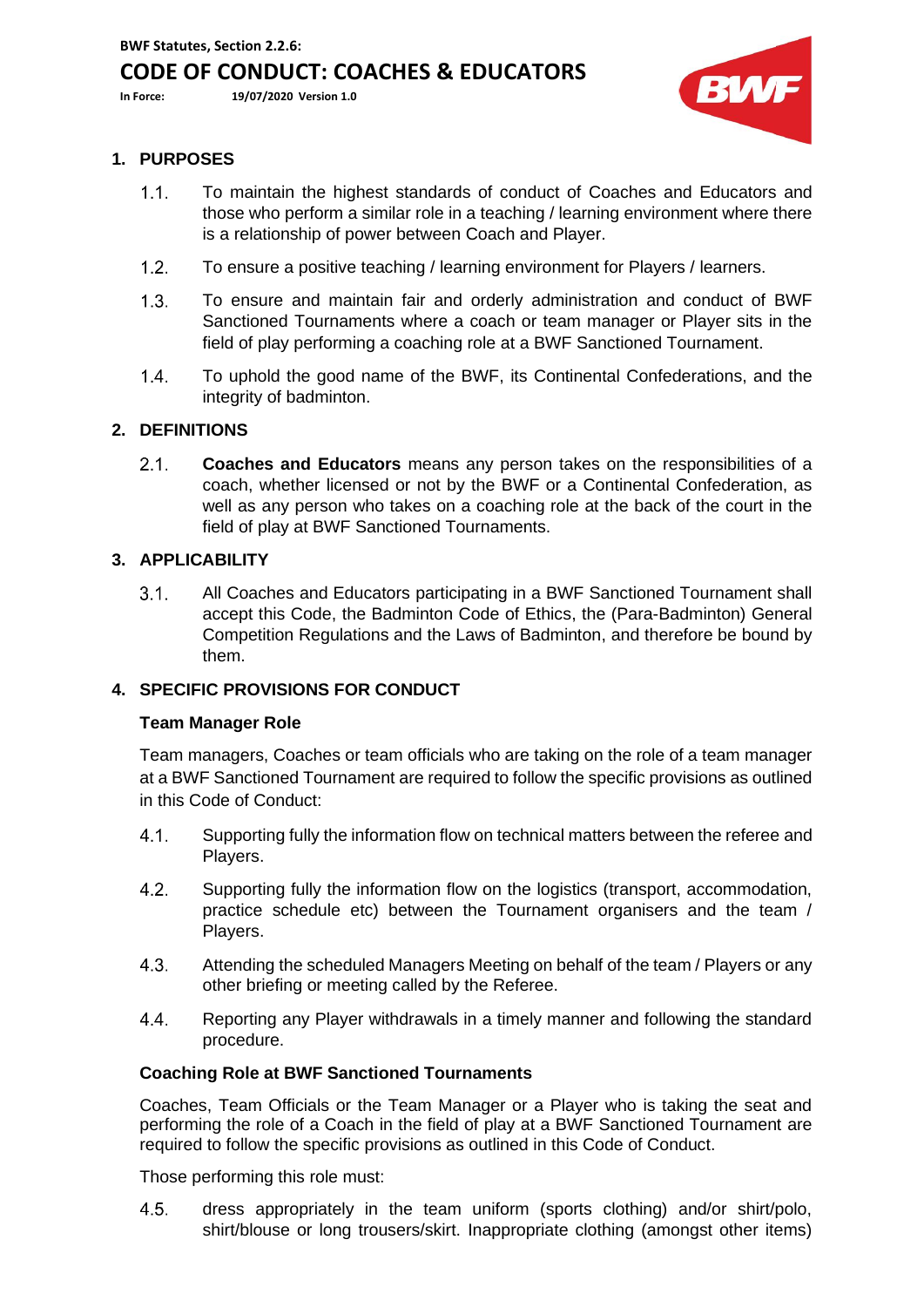includes jeans, flip flops/sandals and beach/Bermuda shorts. The Referee will decide if a Coach is inappropriately dressed;

- $4.6.$ remain seated in the designated chairs provided at each end of the court behind his/her Player/Players except at the approved intervals, however, if the Coach wishes to move to another court, he/she must do so while the shuttle is not in play;
- 4.7. not coach when the shuttle is in play or in any manner distract opposing Player or disrupt play;
- $4.8.$ not delay the game by coaching in any form;
- $4.9.$ in the pre-defined intervals during a match, return to their designated chairs as soon as the Umpire announces that there are twenty seconds remaining;
- $4.10.$ not verbally abuse or intimidate in any form such as shouting or making gestures, or in any other way distract anyone within the precinct of the Tournament site;
- $4.11.$ not attempt to communicate in any way with opposing Players or Coaches or team officials or use any electronic device for any purpose including for example mobile phones, laptop computers or similar devices;
- $4.12.$ not make, or attempt to make any unwelcome, abusive or intimidating physical contact in any way with anyone within the precincts of the Tournament site; and
- $4.13.$ refrain from making statements, either within the precincts of the Tournament site or in the media, that are abusive, insulting, personal in nature, imply bias or question the integrity of others.

### **Coaches / Educators**

Coaches or Educators who take on a coaching, tutor, trainer or Educator role and who are teaching Players and learners badminton technical, physical, tactical skills and knowledge or other content must:

- $4.14.$ Act as a good role model and promote the positive aspects of sport and of badminton. Always maintain a high level of personal conduct and professionalism.
- $4.15.$ Recognise the responsibility to the sport, to the Players being coached, to other Coaches, parents, to BWF, to the Continental Confederation, and to officials in the sport.
- $4.16.$ Understand and abide by the rules of confidentiality. Ensure confidential and personal information related to students / leaners, colleagues, the BWF, its Continental Confederations, and others being interacted with is only used in appropriate ways.
- $4.17.$ Treat all students / learners equally and with respect, fairness, honesty and consistency, regardless of their backgrounds, beliefs and abilities.
- $4.18.$ Take reasonable measures to protect students / learners and safeguard their welfare and health. Understand the role being performed and enact duty of care responsibilities when teaching / coaching people under 18 years of age.
- 4.19. Use appropriate training methods which in the long term will benefit students / learners and avoid any that could be harmful. Ensure tasks and activities are suitable for the age, experience, ability and physical and psychological conditions of the students / learners.
- $4.20.$ Be fair in the assessment of students / learners and be sure these assessments are in relations to the objectives of the learning. Provide feedback in a considerate manner and with honesty.